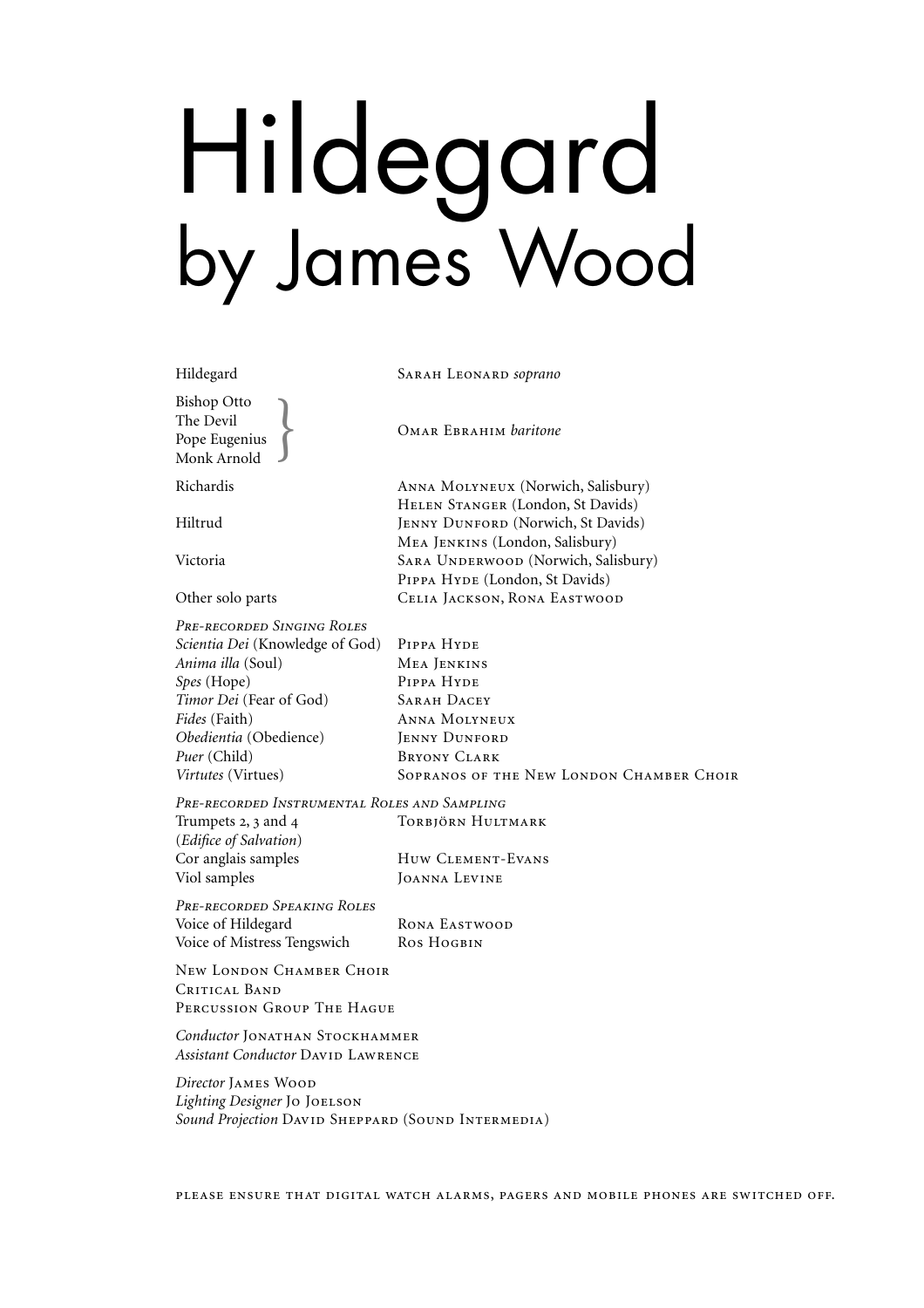## Composer's Note

*Hildegard* was written in response to an idea originally proposed to me by Percussion Group The Hague. Co-commissioned by them, the New London Chamber Choir and the Belgian Ensemble, Champ d'Action, it was originally conceived as a modern-day medieval liturgical drama, based on the life and visions of the celebrated twelfth-century writer, composer and mystic, Hildegard von Bingen. The direct precursor of the later medieval mystery play (which developed later still into opera), liturgical drama was a popular art form in the early Middle Ages, often composed jointly by groups of singers, rather than by a single composer. Liturgical dramas were not, in fact, liturgical, but rather musical plays on a religious subject, normally performed in the abbey or cathedral of the performing group. *Hildegard*, too, is designed to be performed in abbeys and cathedrals, for the reason that these magnificent buildings provide both the architectural beauty and spiritual ambience that is most in keeping with a medieval visionary such as Hildegard, and this in turn can bring us closer to the phenomenon of divine revelation, which is so essential to the understanding of Hildegard, and mysticism in general.

The composition and realization of *Hildegard* was begun in November 2002, and is still, even now, work in progress. Once complete, *Hildegard* will become an opera comprising twentytwo scenes divided into two acts, and lasting about two hours. The version to be heard tonight, which has been tailored to suit the resources and conditions of the performance locations, consists of a continuous sequence of seventeen out of the twenty-two scenes which concentrate more on the 'spectacular' and less on the narrative aspects of the work. It employs the full scoring of two soloists, mixed ensemble of ten players, percussion ensemble of six players, chamber choir and electronics, and lasts about one hour and twenty minutes.

There is no libretto in the conventional operatic sense – rather a patchwork of texts from Hildegard's own Visions, *Sequentia* and *Ordo Virtutum*, letters written to and by Hildegard, as well as a wide variety of related biblical and medieval texts. These are sung sometimes in their original Latin and sometimes in a kind of re-invented language composed of words from the extraordinary Dictionary of the *Lingua Ignota* (Unknown Language), the language in which Hildegard claimed to have received her visions. In certain narrative passages (most notably the letters to and from Hildegard), English translations are woven into the musical fabric by means of a particular kind of recitative technique or 'voice-over'.

The drama unfolds in a manner not unlike the layout of panels in a stained-glass window, where a chronological sequence of 'snapshots' is presented by panels laid out in three columns. Each of these three columns has a distinctive function and musical style. The left-hand column presents the narrative, where letters to and from Hildegard, framed by sections of ceremony or ritual, underline and connect significant events in her life. The right-hand column presents a kind of play-within-a-play using texts from *Ordo Virtutum* (Play of Virtues), Hildegard's own liturgical drama on the perennial fight of Good against Evil, and the central column reveals the spectacular representations of visions from Hildegard's first book, *Scivias* (Know the Way). All three columns are intricately related, as the often fantastic and surreal images in the visions appear to reflect Hildegard's perception of certain real events, and passages from *Ordo Virtutum* seem to present a stylized allegory of her own life and personal crusade.

The musical style in *Hildegard* is characterized by three distinct types of harmonic language. This is not unlike the ancient Greek musical technique where three types of modes – diatonic, chromatic and enharmonic, are designed to touch the soul with different types of emotion, or indeed Wagner's *Leitmotif* technique, where motifs and harmonies represent specific characters or ideas. In *Hildegard,* the three types of harmonic language are used to symbolize, broadly speaking, three qualities of living beings to which Hildegard often alluded.

The first and highest quality is Virginity. Originating from the concept of the immaculate conception, this virtue is constantly idolized and praised in Hildegard's letters, visions and poems, often in the context of some of her most richly sensuous imagery. Virginity is represented in musical terms by the natural harmonic spectrum (an example of which can be heard at the very opening of *Hildegard*), since this is a natural acoustical phenomenon, both perfect and 'unpolluted' by academic or other human intervention. Accordingly, much of the plainchant-like *Ordo Virtutum* sections are sung in spectral intonation by the sopranos, who represent not only the mythical Virtues in the *Ordo*, but also Hildegard's community of nuns. The natural spectrum is also especially apparent in the recitativelike passages of Hildegard's letters, where the 'Voice of Hildegard' is coloured by a kind of spatialized, spectral aura, supported by very quiet plainchant-like lines from the live Hildegard (singing extracts from the original Latin text) and the viola providing a kind of continuo.

The lowest form of being is, of course, the Devil, and all manifestations of Evil. This is represented by 'inharmonic' sounds (sounds not conforming to the natural spectrum, such as unpitched percussion instruments, drums, rattles, and also wind instrument multiphonics). This symbolism is in fact in keeping with traditional liturgical drama (of which *Ordo Virtutum* is a good example), where the role of the Devil is always spoken, and associated with some 'noise' or rattle *(strepitus diaboli).* This tradition arose out of the belief that Adam 'lost his singing voice after the Fall'. In *Hildegard*, the spoken voice is used not only by the Devil himself, but also in instances where a character or characters have become possessed by an evil or demonic spirit. The most obvious example of this can be heard in the *The Last Days and the Fall of the Antichrist*, where the Devil leads the male chorus in a demonic ritual against the faithful (female chorus). A more subtle example can also be heard in *Edifice of Salvation*, when Monk Arnold tries to stop Hildegard from leaving Disibodenberg. Here his sung voice gradually becomes spoken as his actions gradually become controlled by evil forces. But the crucial notion of the Devil as an evil spiritual force capable of perverting any human being is underlined still further by casting the baritone soloist in conflicting roles both as benign characters (Pope Eugenius, Bishop Otto, Monk Arnold), and malevolent characters (Heinrich, Bishop of Mainz and the Devil himself ).

Between these two extremes lies the major part of humanity, represented by more conventional tempered chromatic modes,